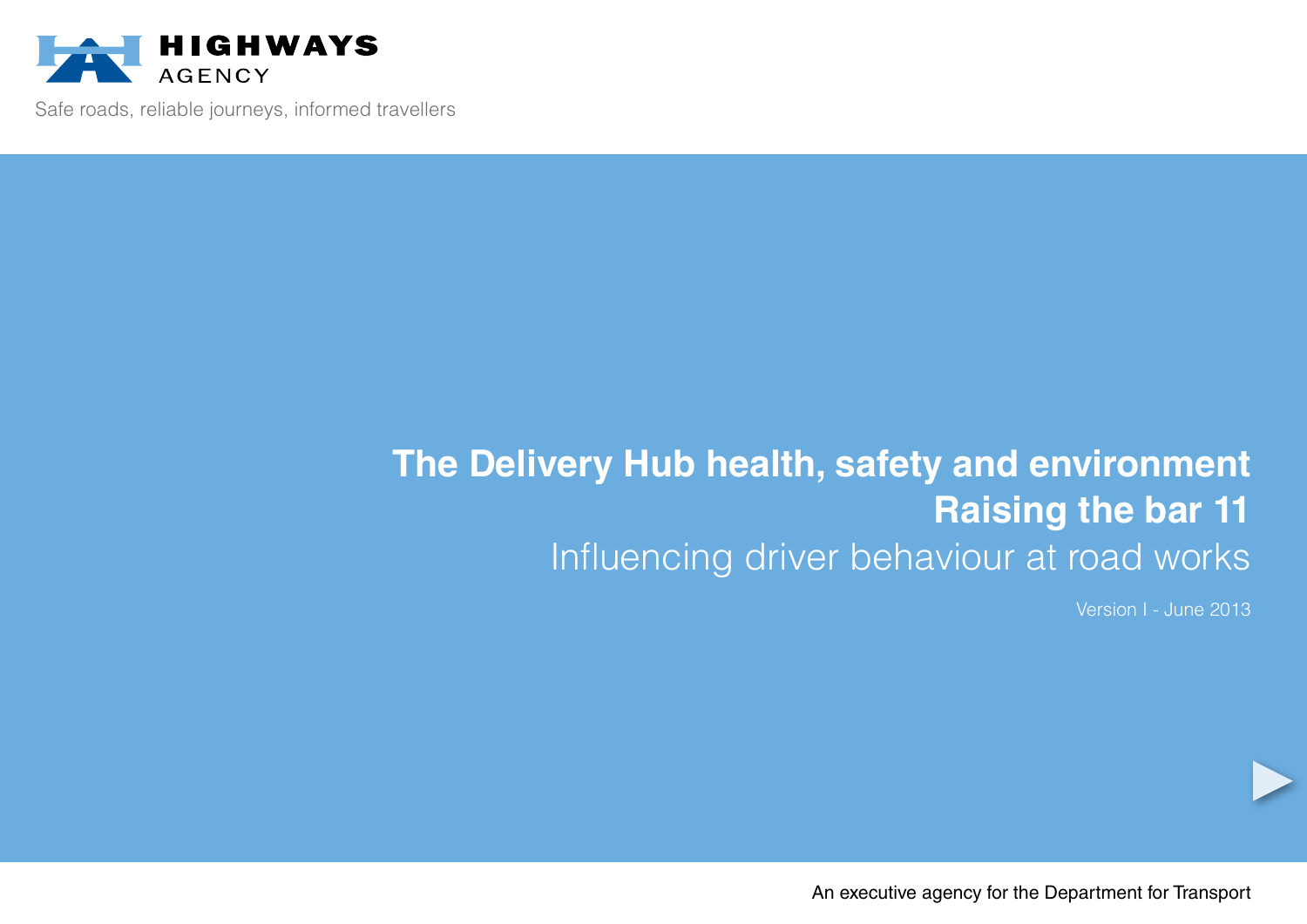# $$

**2**

| <b>Objective</b>                             | Page 3 |
|----------------------------------------------|--------|
| <b>Background</b>                            | Page 3 |
| <b>Minimum requirement</b>                   | Page 3 |
| <b>Driver information programmes</b>         | Page 3 |
| Respect our road worker                      | Page 3 |
| AOne+ radio campaign                         | Page 4 |
| Engagement with local business               | Page 4 |
| Promotional events                           | Page 4 |
| Roadside signs                               | Page 4 |
| Site access                                  | Page 5 |
| Closed circuit television                    | Page 6 |
| Average speed cameras                        | Page 6 |
| Life endanering events                       | Page 7 |
| <b>References and sources of information</b> | Page 8 |

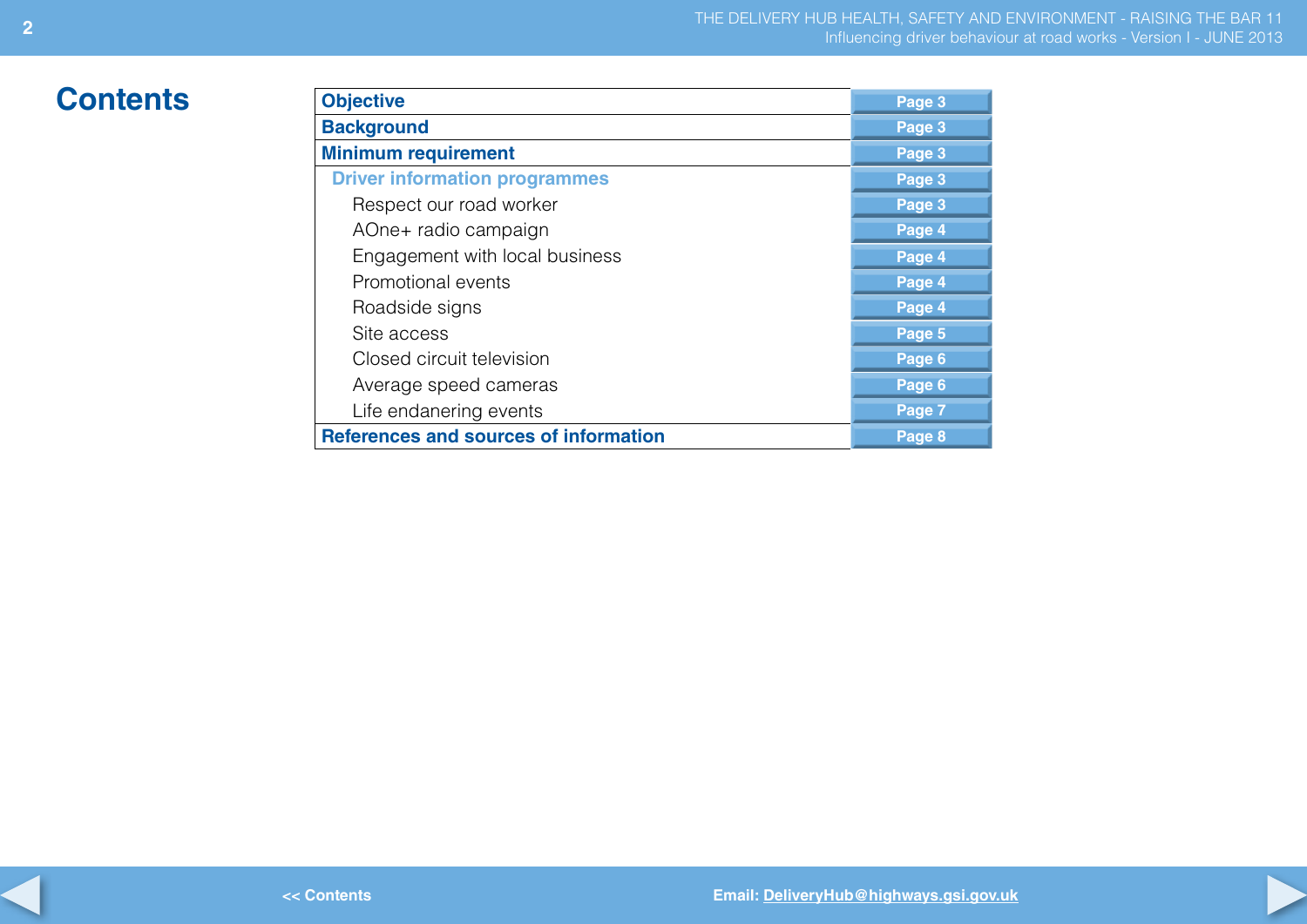# **Objective**

The objective of this raising the bar document is to improve the safety of road workers by positively influencing the way in which people drive in the vicinity of our worksites to reduce the risk of injury to road workers

# **Background**

The Health and Safety Executive report that the average fatality rate for road workers is one of the highest amongst employment sectors. Each year road workers are killed or seriously injured on our network, many more sustaining slight injuries. This is in addition to the near misses, cone strikes and accidents that occur within traffic management.

Between 2008 and 2012, nine road workers were killed and 122 seriously injured on motorways and major A roads in England.

Working on or near live carriageways is the most hazardous environment for our workforce. Whilst casualty levels have reduced in recent years, the number of fatal and serious injury accidents remains at an unacceptably high level.

Incident and near miss analysis has highlighted that several key risk factors are associated with accidents at road works including: speeding vehicles, driver fatigue, lack of awareness / information, distractions and changes to road layouts due to temporary traffic management.

One of the Highways Agency's strategic goals is to highlight the importance of road worker safety to road users by raising awareness thereby influencing driver behaviours. The strategy involves the communication of road worker safety initiatives and sharing of good practice throughout the supply chain.

A number of industry groups have already produced some useful guidance and tools on this subject and this document will provide links to information and also captures current best practice from the delivery partners.

RoWSaF is an industry group, established in 2001, promoting the health, safety and welfare of road workers. Membership includes: enforcement agencies, contractors and designers. Full details are available on the [RoWSaF](rowsaf.org.uk) website.

# **Minimum requirements**

The expectation is that all the guidance contained within should be considered as minimum requirements.

#### **Driver information programmes**

These are aimed at informing the public of road safety issues and there are a number of national and local media based initiatives available, several of which are outlined in the following pages.

#### **Respect our road worker**

A suite of material designed to raise awareness and to encourage drivers to alter their behaviour and respect road workers for the work they do. The predominant message is the need to reduce speed through road works.

There are two short films and four radio commercials and these are supported with a series of posters and post cards to aid any local or national campaigns. This material has been cleared by the Highways Agency (with some restrictions) and is available for download from the [Highways Agency YouTube c](http://www.highways.gov.uk/news/connect/youtube)hannel. The films are also available in DVD format.



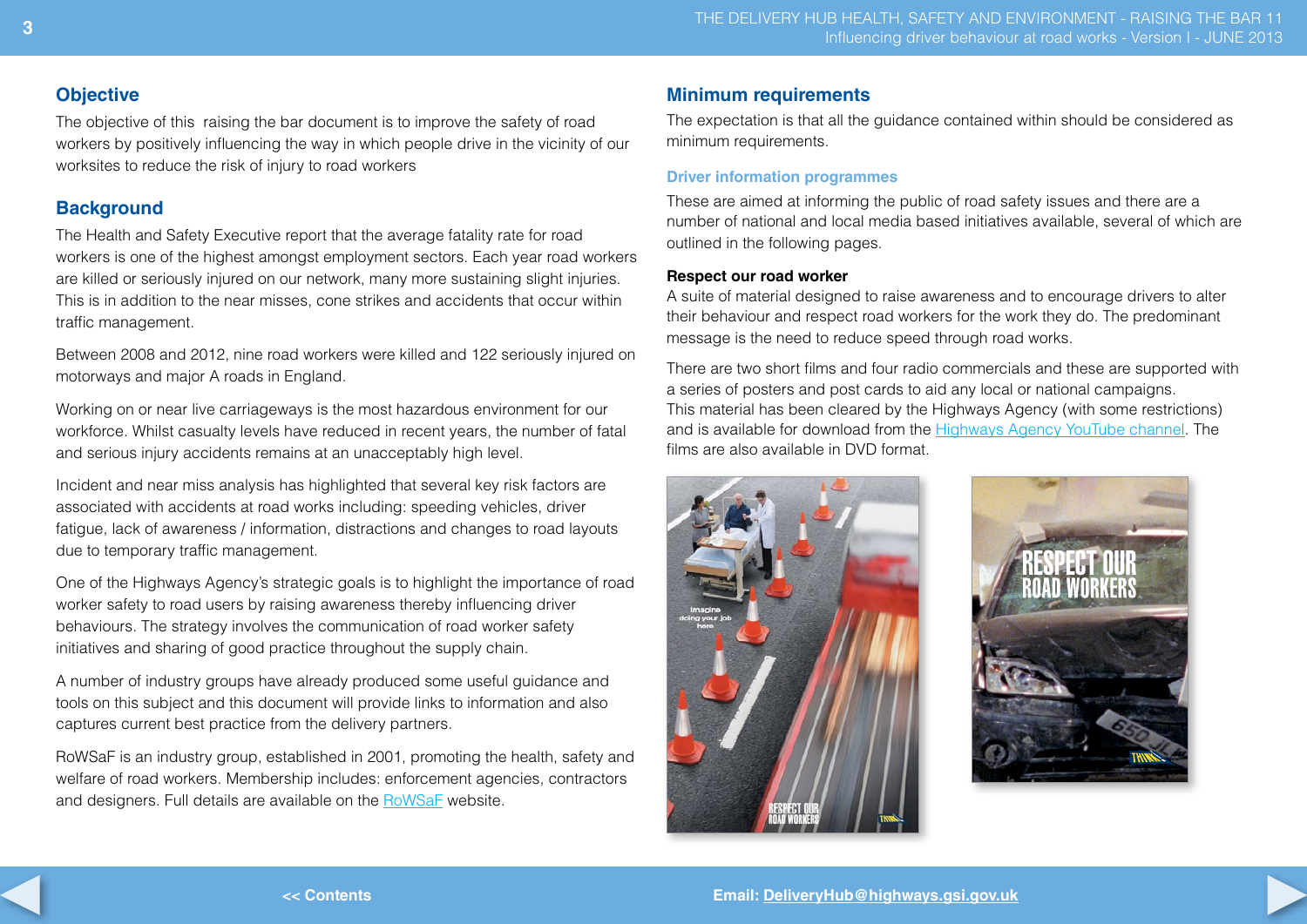#### **AOne+ radio campaign**

A series of three radio adverts produced in 2012 targeting drivers of heavy goods vehicles. The hard hitting messages are aimed at keeping drivers awake and keep road workers safe.

These adverts are unbranded and are available at [RoWSaF](rowsaf.org.uk) for all road worker safety forum (RoWSaF) members and can be used free of charge.

Also available is a [clip on You Tube](http://www.google.co.uk/#q=aone%2B+road+worker+safety+campaign&source=univ&tbm=vid&tbo=u&sa=X&ei=jM2lUdKXI8LO0QXDjYDYDQ&ved=0CFkQqwQ&bav=on.2,or.&fp=457b27e02c5613aa&biw=1024&bih=567), targeting drivers approaching road works.

## **Engagement with local businesses**

It is good practice to undertake a survey of the locality to identify any businesses or local transport providers, for example:

- Bus / coach / taxi companies
- Warehouse distribution / logistics depots

Whilst these stakeholders form a relatively small population of overall road users, they are often frequent users in the vicinity of the road works and their feedback may prove extremely beneficial in the planning of construction activities.

One such initiative has been implemented in MAC Area 14 where assistance was sought from the local taxi licensing authorities. A letter was sent to each authority outlining the risks to road workers and together with a request to promote safe driving amongst their licence holders.

As a result of this action the number of errant taxis entering the works areas reduced to zero. Full details of this initiative are available on the [Highways Agency's](http://partoneclaims.highways.dft.gov.uk/remotegadgets/ssr_toolkit_new/tk_list_hs.asp?alltips=1)  [health and safety toolkit.](http://partoneclaims.highways.dft.gov.uk/remotegadgets/ssr_toolkit_new/tk_list_hs.asp?alltips=1)

Establishing liaison with these user groups will provide a better understanding of their specific needs and concerns during the construction works and the interface can be used as a vehicle to promote safety campaigns, such as those listed above.

# **Promotional events**

On most projects there are opportunities to promote safe driver behaviour through liaison with local schools, colleges, youth centres, interest groups etc.

This could be in the form of presentations and distribution of literature through a planned public relations programme.

#### **Roadside signs**

Roadside signs provide travel, journey time and safety information, via temporary signs, which can be installed at strategic points in advance or throughout the road works.

Mobile trailer mounted portable variable message signs, pVMS, (below) indicating journey times / temporary speed limits. These may be manually operated from the unit itself however some types offer full remote operation. Battery recharging from solar panels is available.





It is important to avoid overloading the message to drivers and to avoid a succession of messages at critical points such as road junctions. Effectiveness of the signs is dependent on the ability of drivers to assimilate and understand the information, so messages should be clear and unambiguous. It is suggested that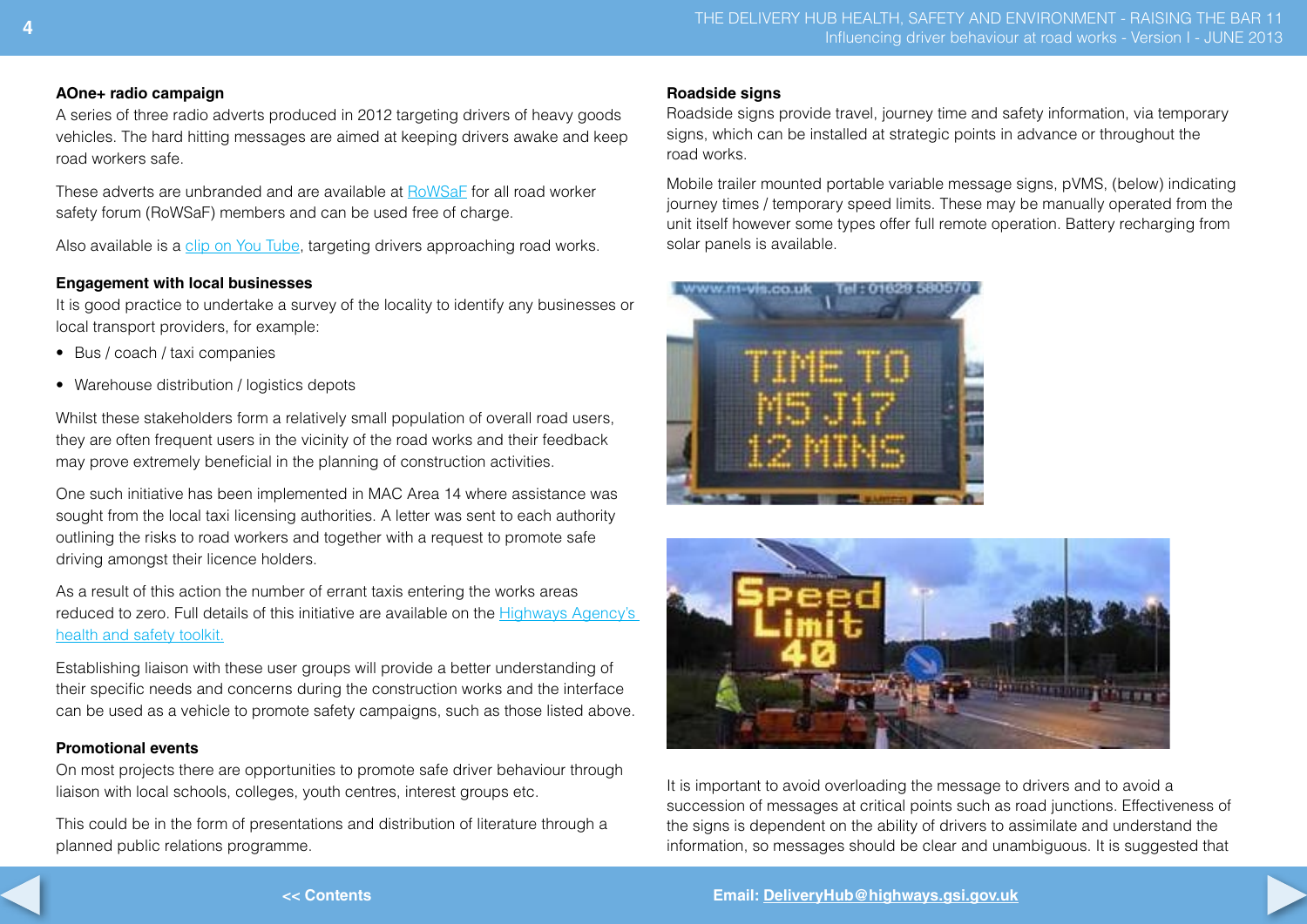any new messages are trialled and monitored to ensure no adverse affect on driver safety. General safety messages may include:

- Caution road works ahead
- Keep your distance
- Please drive carefully
- Watch your speed

Vehicle activated sign (VAS) with 'SLOW DOWN' text (below). These signs are particularly useful within road works where a temporary speed limit is in force. They are only triggered by those exceeding the pre-set trigger speed. Research has shown that drivers can be influenced to reduce speed when they are specifically targeted and hence these units are effective in reducing speeds.

A switching facility on the sign allows the user to select a range of detection speeds, typically 20, 30, 40 and 50 milers per hour. Also available with in–built solar panels.

Errant vehicle signs (see opposite) have been installed on several Highways Agency projects to date.

These signs attempt to make the safety message personal and appeal to drivers to take care in the road works.





Poor decisions are often made by drivers who rely on satellite navigation systems for directions and traffic information. Where a diversion route has been set up or a road layout has been significantly altered, then SATNAV instructions may be inappropriate to the new layout and indeed cause major congestion or serious incident.

Service providers should undertake a route survey with SATNAV to identify where this is the case and consider installing warning signs to drivers to ignore SATNAV instructions at these locations.



#### **Site access**

The preferred option for site access control is to utilise manned access points with physical barriers to prevent unauthorised access to the site.

Projects necessitating long sections of lane closure(s), for example during narrow lane working, may require numerous access / egress points through the traffic management in the form of gaps/openings in temporary safety barriers (or cones). See raising the bar document [B4 Temporary safety barriers.](http://www.highways.gov.uk/publications/major-projects-delivery-hub-health-safety-action-group/)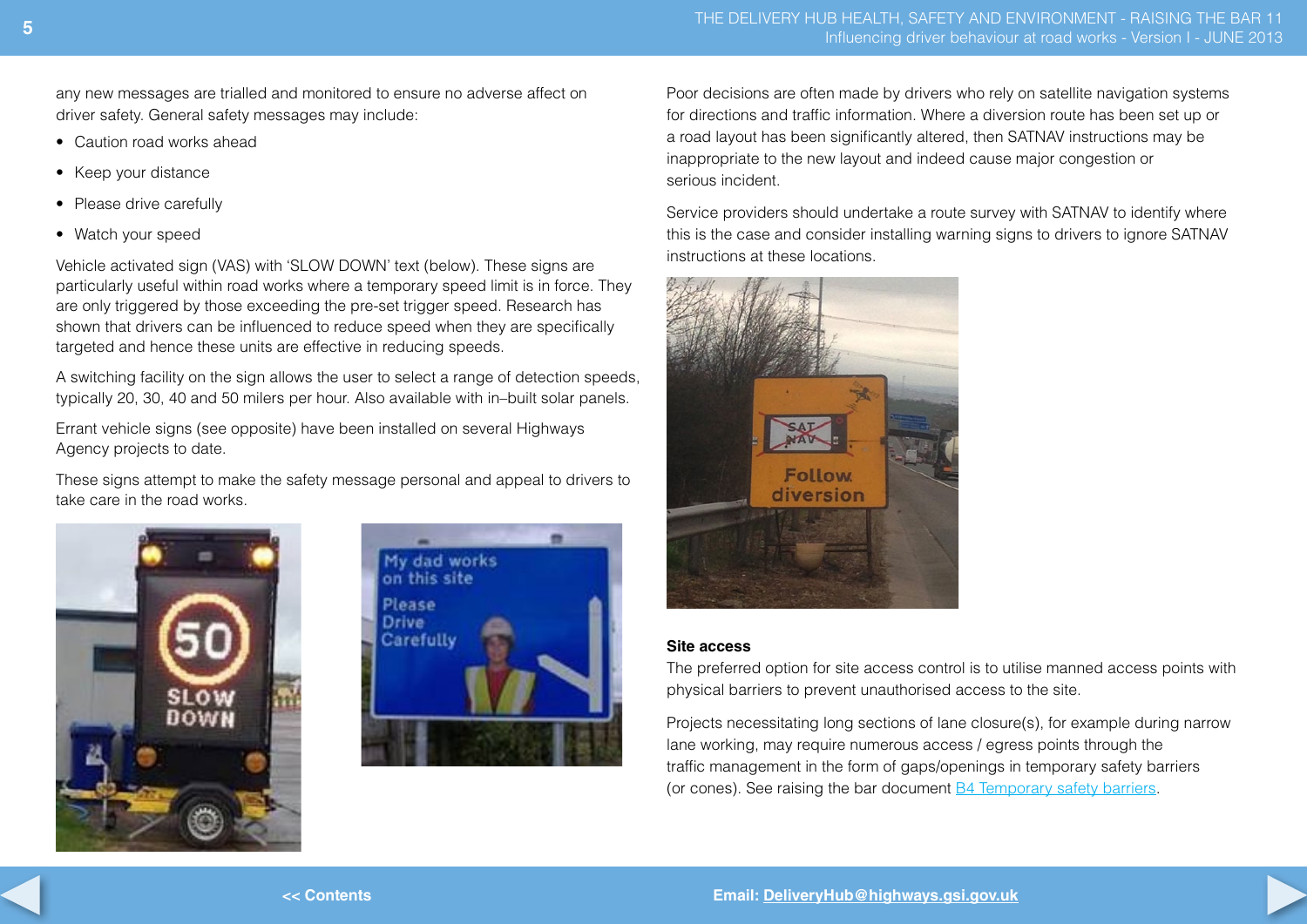When gaps are installed they provide a possible means of access for errant vehicles. In order to minimise the risk of unauthorised entry the following considerations must be made:

- Reduce the length of the gap to a minimum by using cones and safety line
- Add a taper of cones to the end of the opening in order to reduce the view into the closure and hence deter access



- Avoid locating any other temporary traffic management directional signs near to junction slip roads
- Openings not required for that days works are closed overnight using cones and, where required, safety line.

**Note:** The Traffic Safety and Control Officer is responsible for carrying out a check of temporary traffic management to ensure that the installation is effective and fit for purpose. Observations must be recorded and any necessary corrective measures implemented accordingly.

## **Closed circuit television (CCTV)**

Much of the existing road network has CCTV coverage in place. Where recovery services are provided on the project this facility may be enhanced to aid the recovery teams to monitor traffic flows and incidents.

The presence of CCTV may directly influence driver behaviour and it also provides real time footage of road traffic incidents in order to analyse possible causes. Monitoring of driver behaviour via CCTV can identify hotspots and assist with ongoing traffic management strategy for the project.

There is an ongoing project within the Highways Agency to use incidents captured on CCTV as road safety information films. Safety through road works will be included as part of this project. When individual clips are identified and converted they will be available on the **Highways [Agency's YouTube c](http://www.highways.gov.uk/news/connect/youtube)hannel**.

#### **Average speed cameras**

Average speed camera systems utilises automatic average speed digital technology which calculates and records the average speed of a vehicle over a given set distance by using an automatic number plate reading (ANPR) video system.



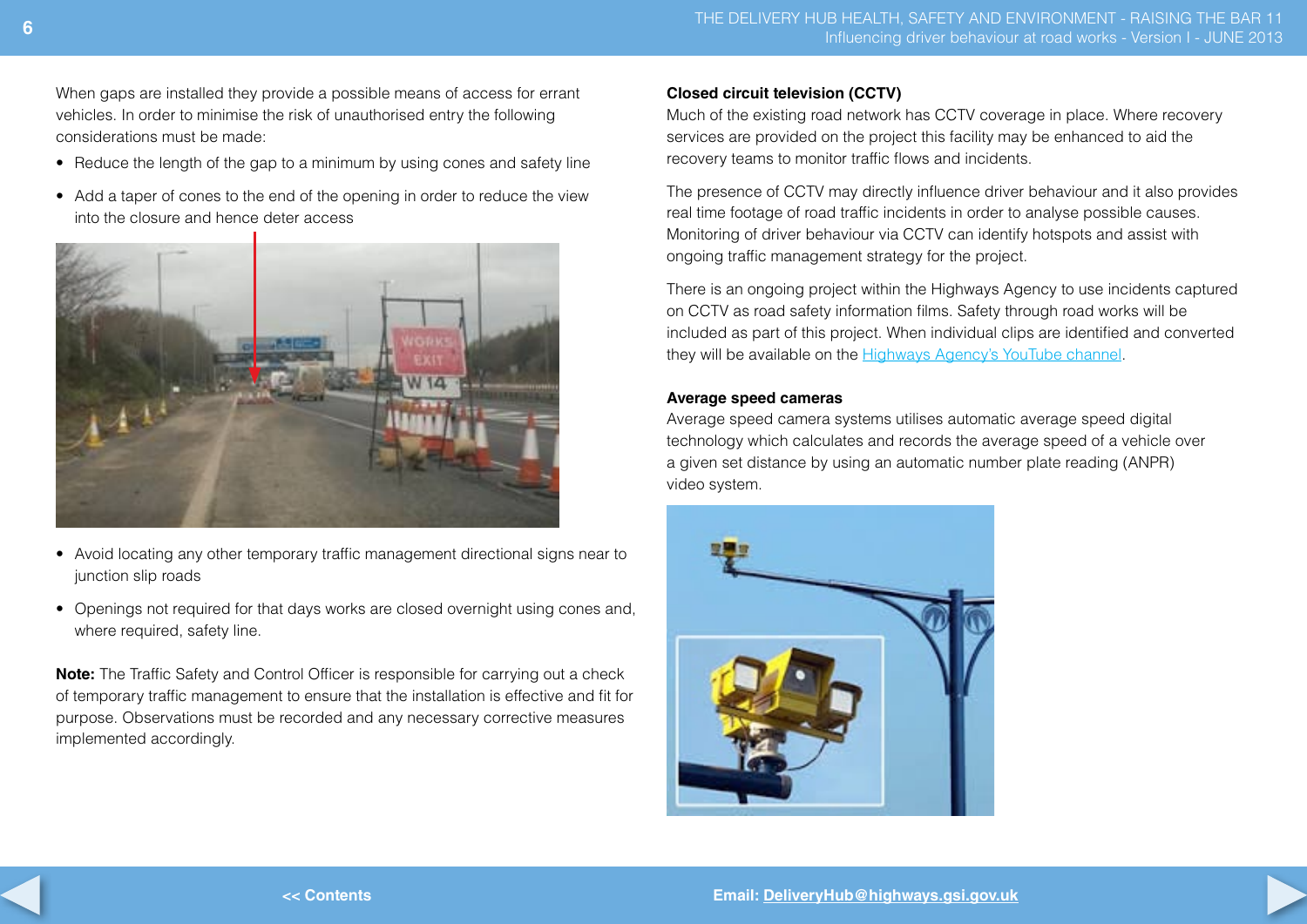The set distance can be between two or more cameras, creating a speed control zone. In addition, the cameras are each fitted with infrared illuminators so they can operate at night or at times of poor daylight.

The cameras are usually found on cantilever structures above the road positioned at the roadside verge or in the central reservation. This allows them to maximise their capture rate of three vehicle images per second. As the vehicle passes each camera, its registration number is read, photographed and digitally recorded.

The time the vehicle takes to pass between each pair of cameras is then recorded, where the data is then transferred to an enforcement cabinet

The ANPR system matches up the vehicle's corresponding images and, using the date and time stamp carried with each image, the system calculates the vehicle's average speed. If the vehicle is recorded as exceeding the speed limit, the cabinet automatically generates a violation record.

This record includes a black and white image of the registration plate, a colour image of the vehicle, the date and time, location and average speed between the two cameras.

The records are then stored within the enforcement cabinet until downloaded – and the penalty notice is then issued.



### **Life endangering events (LEE)**

This has been created to encourage the police to take action enforcement action where vehicles have deliberately entered road works or where driver behaviour is threatening the lives of other road users or road workers.Further details are available on the [Highways Agency health and safety toolkit item 335.](http://partoneclaims.highways.dft.gov.uk/remotegadgets/ssr_toolkit_new/tk_list_hs.asp?alltips=1)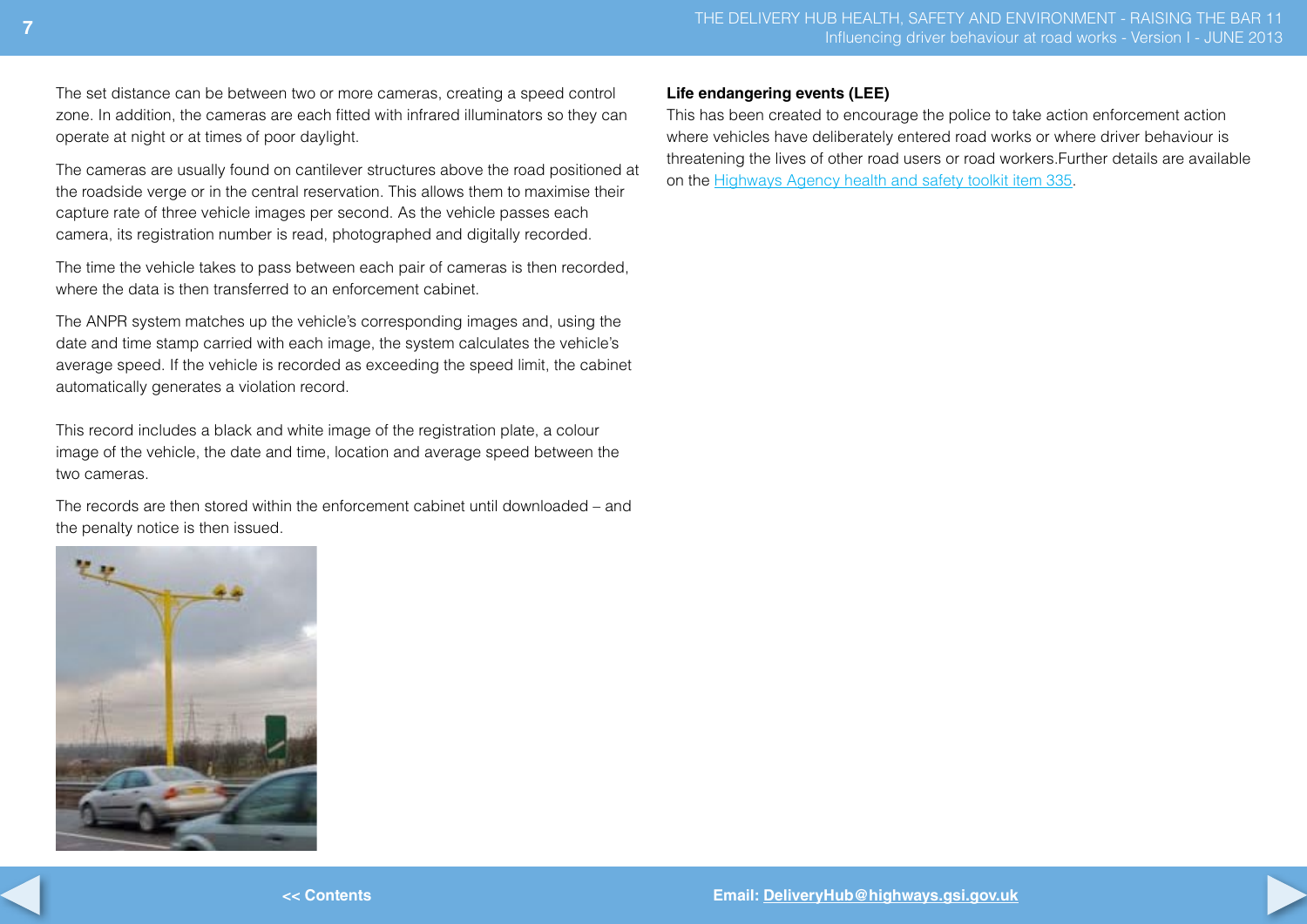# **References and sources of information**

| <b>Organisation</b>                            | <b>Description</b>                                                                                                                                                                                                                                    | Link                                         |
|------------------------------------------------|-------------------------------------------------------------------------------------------------------------------------------------------------------------------------------------------------------------------------------------------------------|----------------------------------------------|
| <b>Think</b>                                   | Part of Department for Transport.<br>Provider of road safety information for road users.<br>Aim: to encourage safer behaviour.                                                                                                                        | http://think.direct.gov.uk/index.html        |
| <b>Roadsafe</b>                                | Representatives from government, vehicle and component<br>manufacturing and road transport industries, road safety professionals<br>and specialist media.<br>Aim: to devise and promote solutions to road safety problems.                            | http://www.roadsafe.com                      |
| <b>BRAKE</b>                                   | A road safety charity.<br>Aim: to develop campaigns to promote safer road use and supports victims<br>of accidents                                                                                                                                    | http://www.brake.org./                       |
| <b>RoSPA</b>                                   | Registered charity.<br>Aim: to promote safety and the prevention of accidents at work, at leisure,<br>on the road, in the home and through safety education.                                                                                          | http://www.rospa.com                         |
| <b>Health and Safety Executive Road Safety</b> | Section of the Health and Safety Executive website dedicated to promoting<br>standards of safety on the road.                                                                                                                                         | http://www.hse.gov.uk/roadsafety/            |
| <b>Road Safety Knowledge Centre</b>            | An online source of road safety information. Free of charge to anyone with a<br>professional interest in road safety. Registration required.                                                                                                          | http://www.roadsafetyknowledgecentre.org.uk/ |
| <b>Road Safety GB</b>                          | A national road safety organisation that represents local government road<br>safety teams across the United Kingdom.<br>Aim: to reduce the number and severity of road accidents through<br>education, training and publicity policies and programmes | http://www.roadsafetygb.org.uk/              |



**<< Contents**